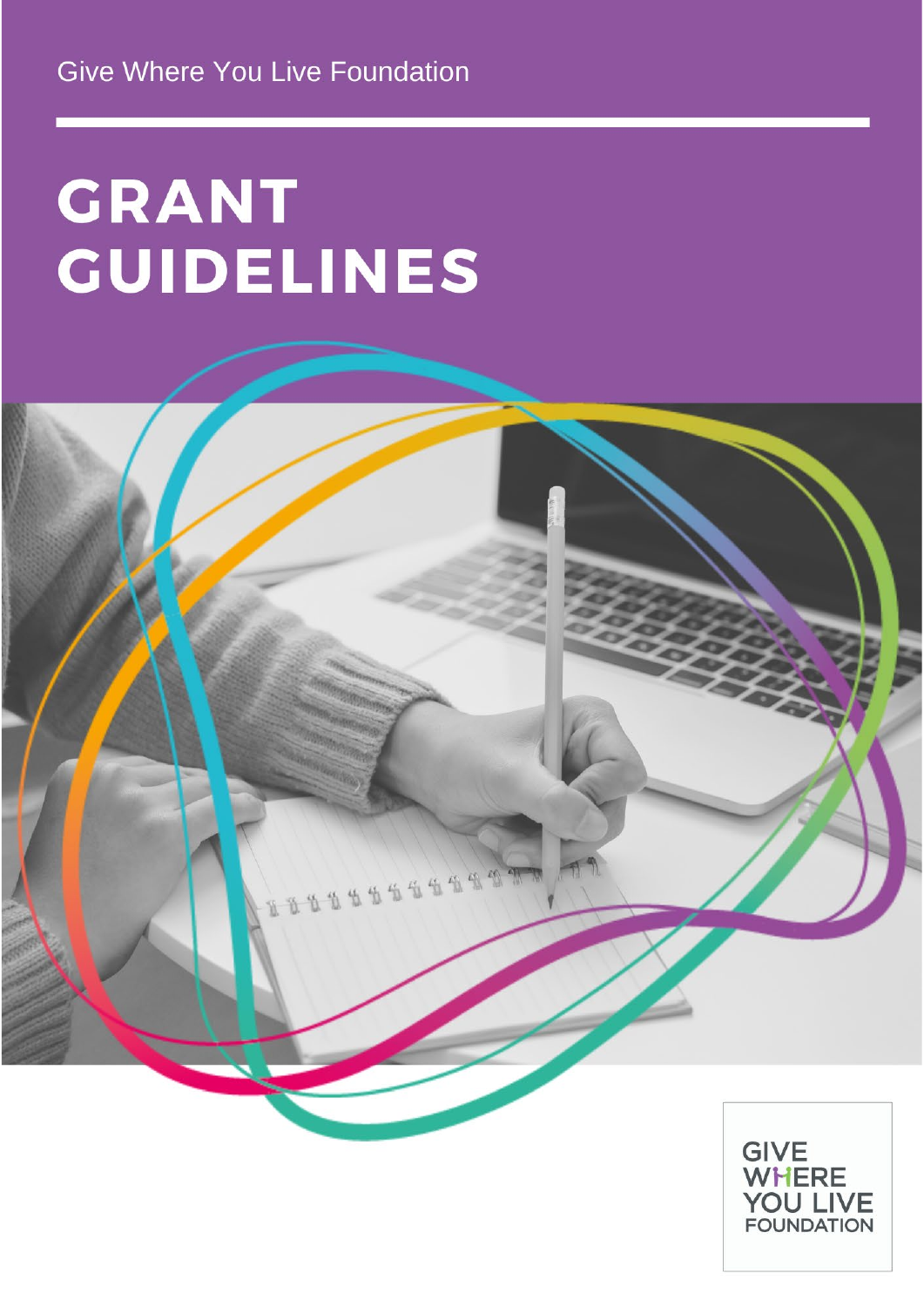# <span id="page-1-0"></span>**ABOUT THE FOUNDATION**

Founded in 1954, the Give Where You Live Foundation has always held the community at the centre of its work.

We seek a better, fairer G21 community. To help, we will bring people and organisations together to tackle challenges, while advocating and rallying the community to support change. We will imagine and progress new ideas and help and support community organisations who work on the frontline.

We want to build a better, fairer society and want to use all our energy and resources in partnership with the community to help all people and all places in the G21 region thrive.

# **Contents**

| Attachment 7 – tips for applying for minor capital works and equipment 19 |  |
|---------------------------------------------------------------------------|--|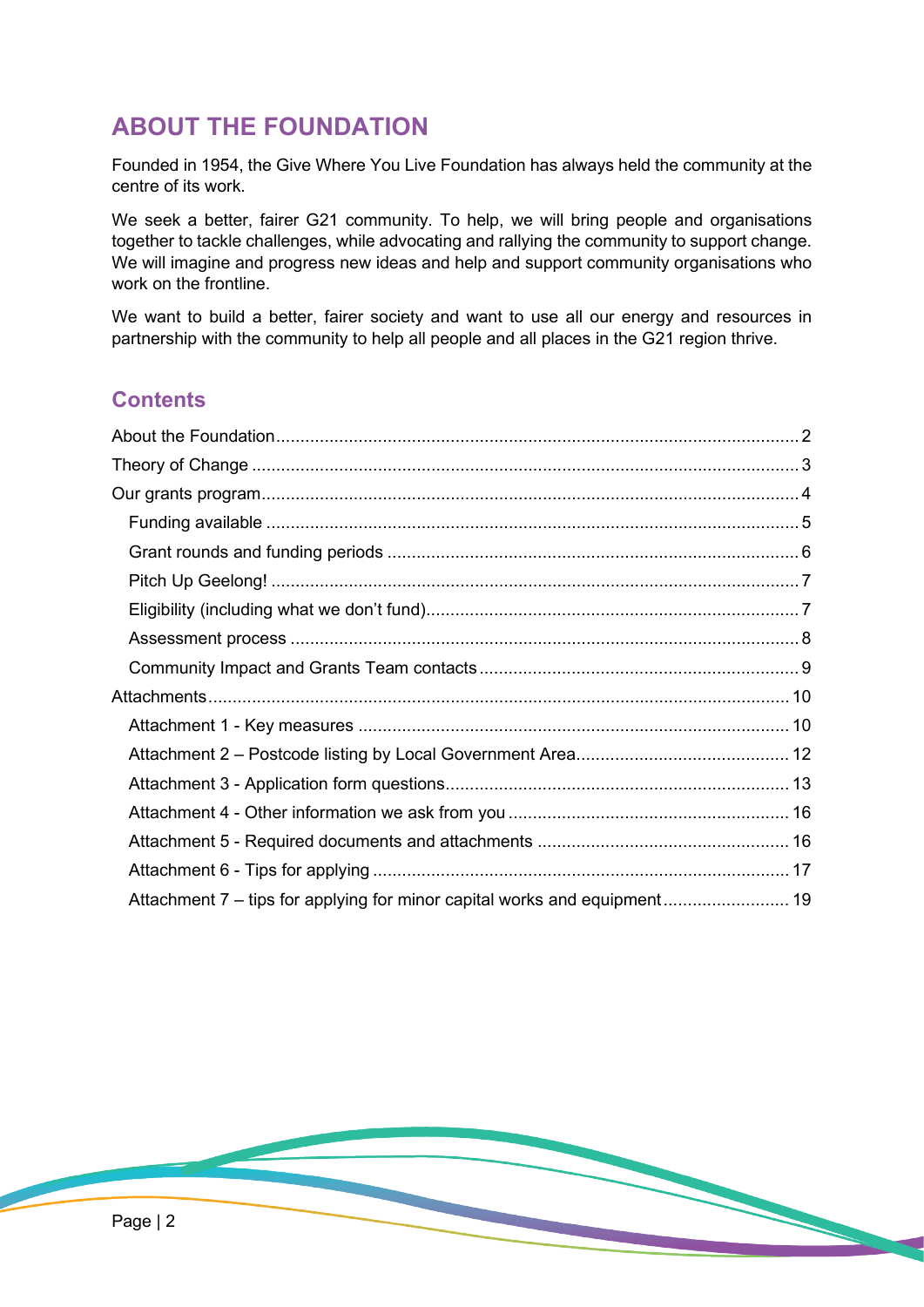We want a better, fairer G21 community. To help, we will bring people and organisations together to tackle challenges, while advocating and rallying the community to support change. We will imagine and progress new ideas and help and support community organisations who work on the frontline. Our Theory of Change shows how we will work.



The Give Where You Live Foundation uses all our energy and resources, in partnership with community, so that all people and all places thrive.

## THIS HAPPENS WHEN ALL PEOPLE HAVE...

**THEORY OF CHANGE**

- Increased learning opportunities and educational attainment GB.
- <span id="page-2-0"></span><sup>4</sup> Increased access to, readiness for, and retention of quality employment
- Increased support to reduce life inhibiting crises 确

## AND WHEN PLACES ARE SUPPORTED TO...

- $\bigoplus$  Build social capital and support people to shape their own community
- $\bigoplus$  Enable and catalyse the social economy and community wealth building

# WE DO THIS BY...

**PACAC** 

**Investing in and** supporting local organisations. programs and initiatives

**C** Funding and building the capacity of community partners

- Investing in strategic change initiatives
- Developing, catalysing and seed funding new ideas

Convening, connecting and creating strategic and effective solutions

- Bringing people and organisations together and aligning effort behind common change agendas
- Creating, collecting and sharing evidence to identify collective solutions
- Connecting, reflecting and learning from our work and the work of our partners
- Supporting co-design approaches that ensure those with lived experience inform solutions

**Building resources** and raising awareness

- **Co** Engaging existing and growing new generations of donors and partners
- Raising awareness and elevating civil society voice
- **Collected** Leveraging other funding
- Advocating with all levels of government on key issues, either directly or through community partners

#### **WHICH WILL CONTRIBUTE TOWARDS...**









Increasing support and resources



Increased capacity of partners<br>and initiatives to implement effective solutions

**Building knowledge, skills** and evidence of what works

**Creating effective networks and** partnerships that focus on better solutions and outcomes

Influencing changes to policy/ access related to key issues/ services

Changing public opinion and local narrative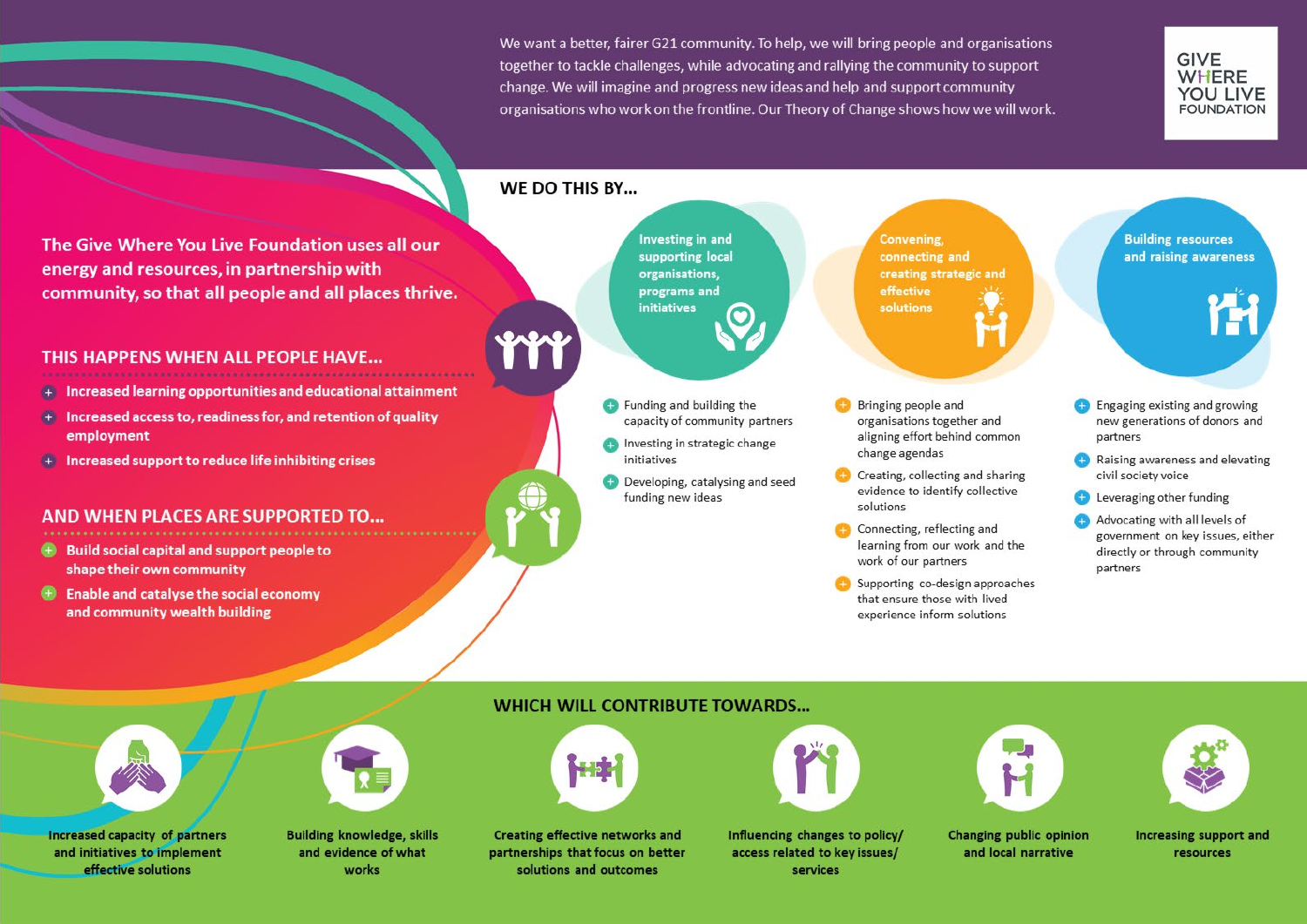# <span id="page-3-0"></span>**OUR GRANTS PROGRAM**

Based on our Theory of Change the Give Where You Live Foundation provides funding in the following outcome areas:

- Education,
- Employment,
- Survive, and
- Thrive.

All projects funded through our grants must seek to address inequity and reduce vulnerability for members of our community. Vulnerability and inequity may be due to a lack of resources or capacity but can also arise when people are isolated. Vulnerability and inequity can also be impacted as a result of someone's social group, postcode, gender, abilities, ethnic or other identity, age and other factors.

Applicants will need to clearly articulate how they seek to address inequity and vulnerability within their project, as well as how they will contibute towards the Give Where You Live Foundation outcome areas. Applicants will be asked to identify which measure their project will contribute towards as part of their grant application (further information on the key measures is set out in [Attachment 1\)](#page-9-1).

The Foundation's **Survive and Thrive** outcome areas seek to increase support to reduce life inhibiting crisis, by:



- supporting immediate basic needs, and
- supporting the building of resilience and sense of belonging and acceptance as protective factors.

These outcome areas recognise the need to meet both immediate basic needs so people can survive and build resilience so they can thrive. Applications will be accepted in the following areas:

| <b>Survive</b>                                                                                                                                     | <b>Thrive</b>                                                                                                                                                                                       |
|----------------------------------------------------------------------------------------------------------------------------------------------------|-----------------------------------------------------------------------------------------------------------------------------------------------------------------------------------------------------|
| 1. Food insecurity - supporting the<br>provision of food relief for people<br>experiencing food insecurity.<br>2. Homelessness - supporting people | 1. Prevention and early intervention -<br>supporting prevention and early<br>intervention efforts related to family<br>violence, sexual assault, addiction,<br>mental health, and family breakdown. |
| who are experiencing homelessness.                                                                                                                 | 2. Building resilience - supporting<br>increased capacity and coping<br>strategies to support resilience.                                                                                           |
|                                                                                                                                                    | 3. Community Connections - through<br>promoting community connections<br>and reducing social isolation.                                                                                             |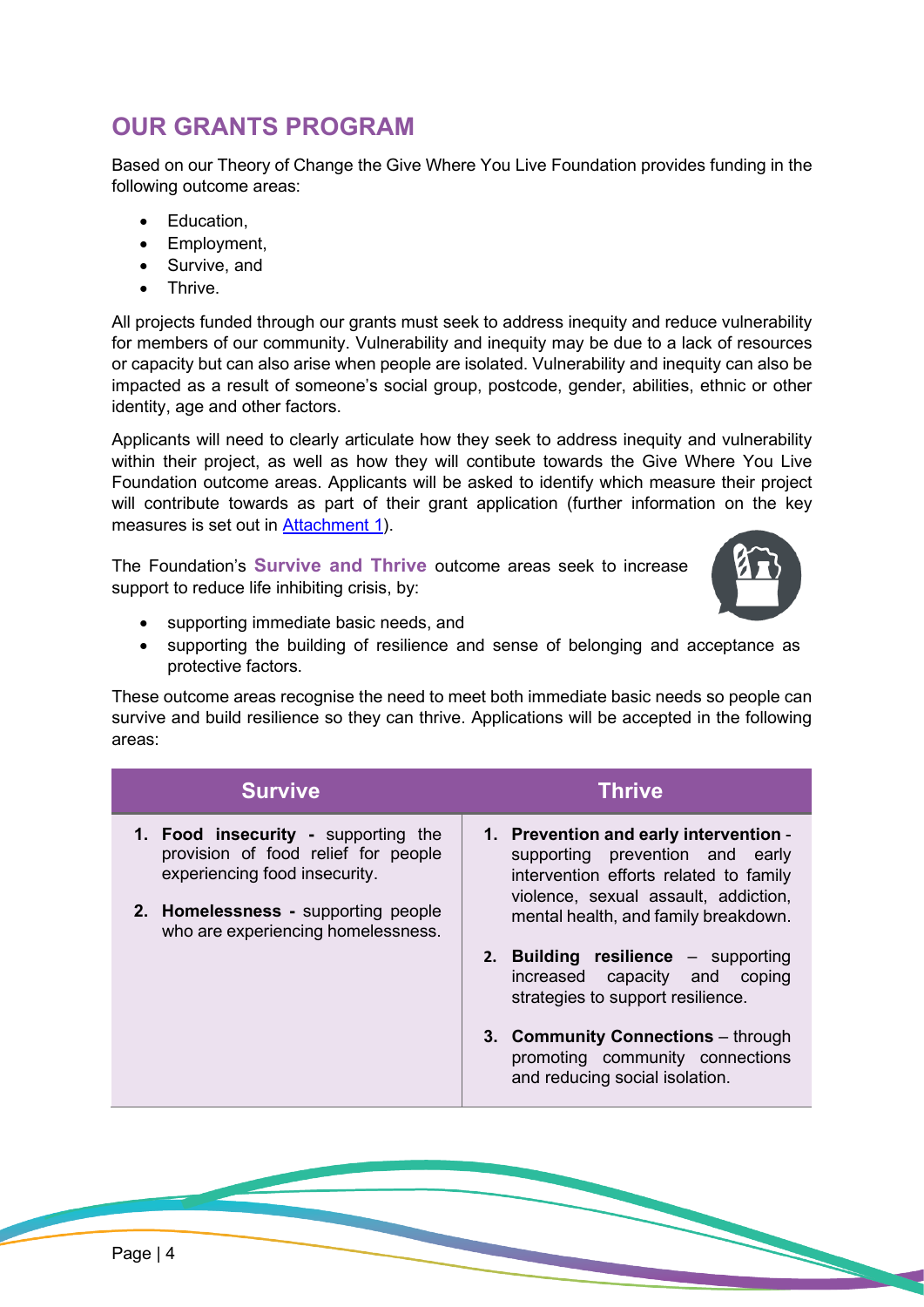The Foundation's **Education and Employment** outcome areas seek to support:

- increased learning opportunities and educational attainment, and
- increased access to, readiness for and retention of quality employment.

Applications under these outcome areas will be accepted for the following:

|    | <b>Education</b>                                                                                                                               | <b>Employment</b>                                                                                                                                                           |  |
|----|------------------------------------------------------------------------------------------------------------------------------------------------|-----------------------------------------------------------------------------------------------------------------------------------------------------------------------------|--|
| 1. | <b>Parent Engagement - supporting</b><br>the important role parents play in their<br>child's learning.                                         | <b>Employment Readiness -</b><br>1.<br>supporting the skills and resources<br>needed for people to be able to get a<br>job.                                                 |  |
| 2. | <b>Early Years Learning - supporting</b><br>and enhancing children's learning<br>age 0-5 years and ensuring they are<br>ready to enter school. | 2. Employment Pathways -<br>supporting people into appropriate<br>and meaningful employment                                                                                 |  |
|    | 3. Transitions – ensuring that children<br>and young people experience<br>successful transitions that support<br>their learning.               | pathways.<br>3. Supporting Job Retention -<br>assisting with problem solving of<br>barriers to ensure ongoing and                                                           |  |
| 4. | Disengaged Young People -<br>supporting young people to re-<br>engage in learning to support their life<br>aspirations.                        | sustainable employment.<br>4. Supported Employment – provision<br>of appropriate, ongoing support for<br>individuals that is necessary for<br>success in a competitive work |  |

# <span id="page-4-0"></span>**Funding available**

Grant amounts are available as follows:

- Small grants of up to and including \$10,000
- Regular grants from  $$10.001$  to  $$40.000$

Please note, the tax endorsements your organisation holds will affect the maximum funding amount you can request. These are detailed in our eligibility criteria.

environment.

The Give Where You Live Foundation grants provide funding to support the delivery of critical services, programs and projects which contribute towards the outcome areas noted above. While applicants are encouraged to submit applications based on what is required to deliver their work, there are some limitations to the amount you can request for:

• Direct purchase of food items – maximum amount available is \$5,000 per application.

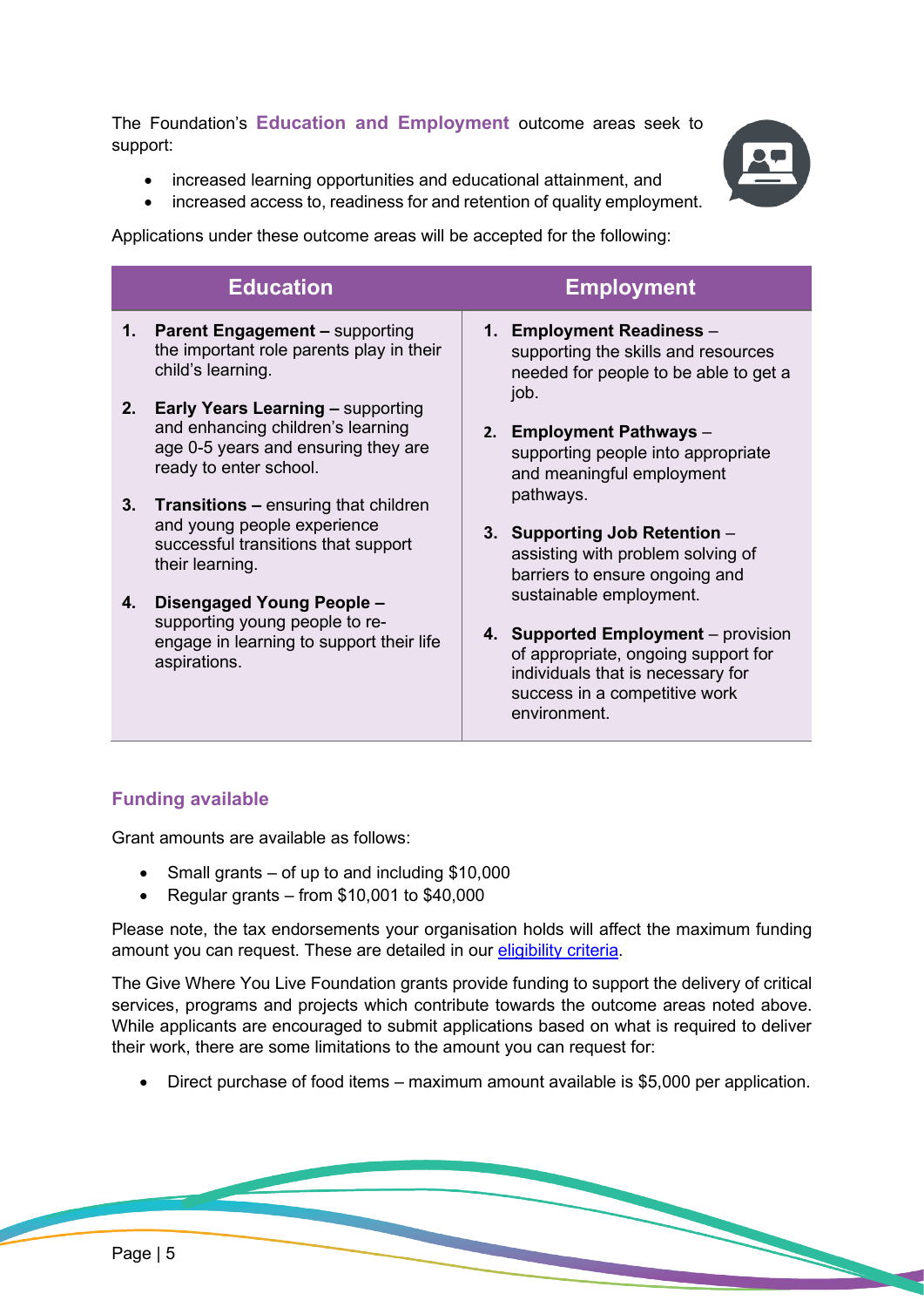- Minor capital works and equipment purchases the maximum amount available is \$10,000 per application. Capital works and equipment purchases might include, but are not limited to, the following:
	- $\circ$  acquisition of equipment related to service delivery (including kitchen equipment, storage, refrigerators, vehicles);
	- o minor alterations or renovations of part of a building;
	- o acquisition of furniture, fittings or equipment for a building;
	- o altering or installing furniture, fittings or equipment in a building;
	- $\circ$  acquisition of computers, printers and computer-related equipment, including software.

Please note requests for funding for direct food purchases and minor capital works and equipment can form part of a larger grant application, for example \$10,000 can be requested for equipment as part of a \$40,000 application for the delivery of a project.

Please note that the Give Where You Live Foundation is currently reviewing the grant guidelines as they relate to organisational capacity building and advocacy, and the Innovation Grant round.



# <span id="page-5-0"></span>**Grant rounds and funding periods**

|                                | <b>Survive and</b><br><b>Thrive</b> | <b>Education and</b><br><b>Employment</b> |
|--------------------------------|-------------------------------------|-------------------------------------------|
| <b>Grant round opens</b>       | February                            | August                                    |
| <b>Grant round closes</b>      | March                               | September                                 |
| <b>Notification of outcome</b> | May                                 | November                                  |
| <b>Funding period</b>          | 1 July $-30$ June                   | 1 January - 31 December                   |
| <b>Progress Report due</b>     | 31 January*                         | $31$ July $*$                             |
| Final report due               | 31 July                             | 31 January                                |

\*small grant recipients are not required to submit a Progress Report

Exact grant round dates are published on the Give Where You Live Foundation website and "apply here" buttons provided once a grant round has opened.

The Give Where You Live Foundation will accept a maximum of one application per organisation for each grant round.

All grants are non-recurrent and will be for the 12-month period. Should a project require a different funding period please contact the Community Impact and Grants team to discuss prior to submitting.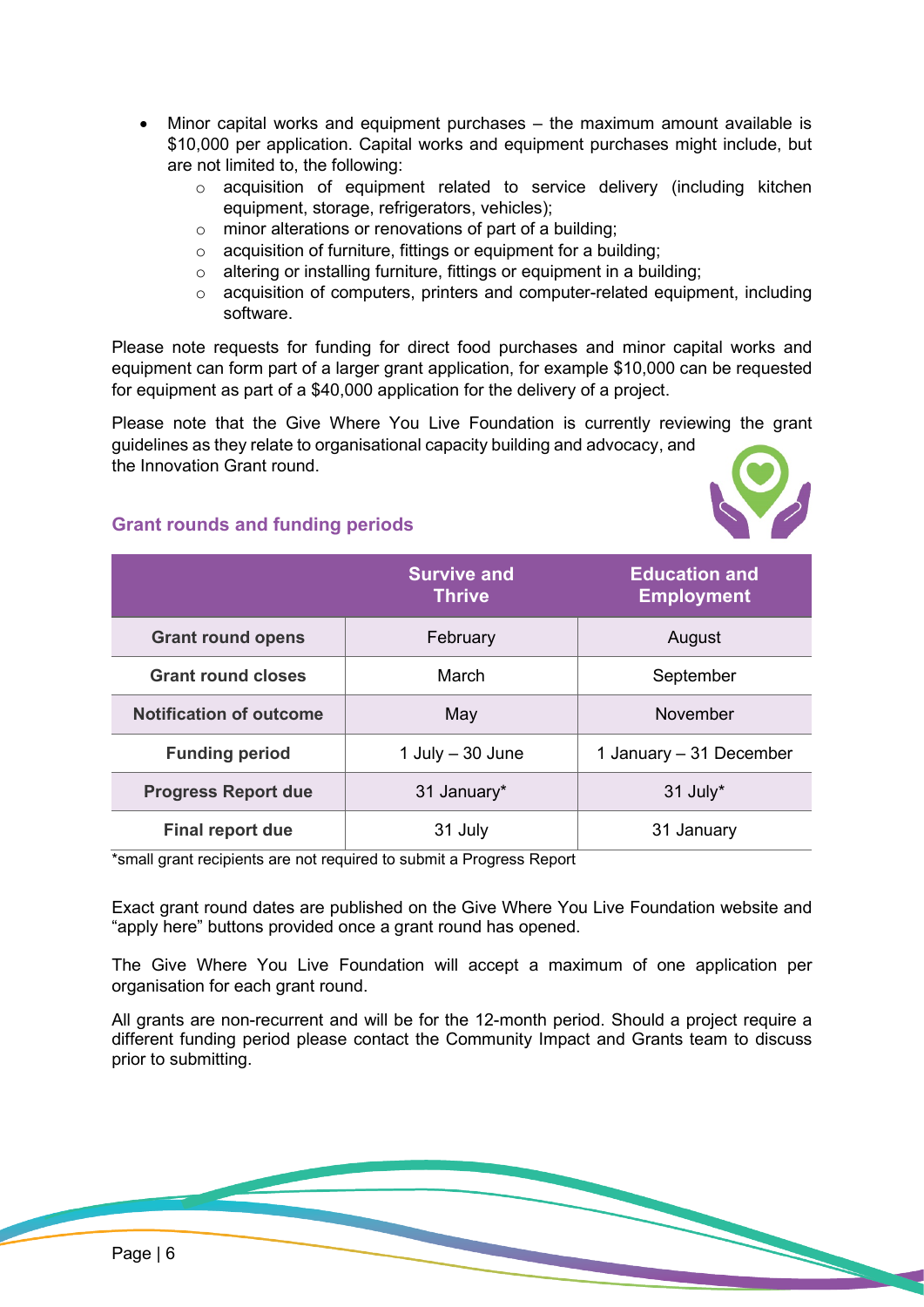# <span id="page-6-0"></span>**Pitch Up Geelong!**

In addition to the grant rounds noted above, the Give Where You Live Foundation also holds an annual live crowdfunding event which supports fundraising for three community organisations. The event connects people who want to make a change with the people who are doing it. It brings the power of collective giving to life.



At the event three organisations get a chance to tell their story to a room full of donors who are interested in making a difference. Donations made on the night are matched by the Foundation and its partners. The Pitch Up Geelong grants focus on the **Education and Employment** outcome areas.

Further information is made available on the Give Where You Live Foundation website [www.givewhereyoulive.com.au](http://www.givewhereyoulive.com.au/) closer to the event.

## <span id="page-6-1"></span>**Eligibility (including what we don't fund)**

To be eligible for a Give Where You Live Foundation grant you must meet the following criteria:

- All projects funded through our grants must seek to address inequity and reduce vulnerability for members of our community.
- The proposal must impact and benefit the G21 region, made up of the following five local government areas. A full list of postcodes is also available at [Attachment](#page-11-0) 2.
	- o City of Greater Geelong,
	- o Surf Coast Shire,
	- o Borough of Queenscliffe,
	- o Golden Plains Shire, and
	- o Colac Otway Shire.
- The outcomes of the proposal must align with the Foundation's Theory of Change and at least one of the outcome areas.
- The tax endorsements your organisation holds will affect the maximum funding amount you can request.
	- o For **small grants (up to and including \$10,000)** applicant organisation only need to be endorsed as a Tax Concession Charity (TCC) and registered (and up to date) on the Australian Charities and Not-for-Profits Commission (ACNC) register. You can visit [www.abr.business.gov.au](http://www.abr.business.gov.au/) to check your organisation's endorsements and visit [www.acnc.gov.au](http://www.acnc.gov.au/) to check your charitable organisation registration status. Please note while you DO NOT need to be a Deductible Gift Recipient 1 (DGR1) to request \$10,000 if you do have DGR1 you can still apply for this grant size.
	- o For **regular grants (from \$10,001 - \$40,000)** applicant organisation must be endorsed as a Deductible Gift Recipient (DGR) as covered by Item 1 of the table in section 30-15 of the Income Tax Assessment Act 1997, be endorsed as a Tax Concession Charity (TCC) and be registered (and up to date) on the Australian Charities and Not-for-Profits Commission (ACNC) register. You can visit [www.abr.business.gov.au](http://www.abr.business.gov.au/) to check your organisation's endorsements and visit [www.acnc.gov.au](http://www.acnc.gov.au/) to check your charitable organisation registration status.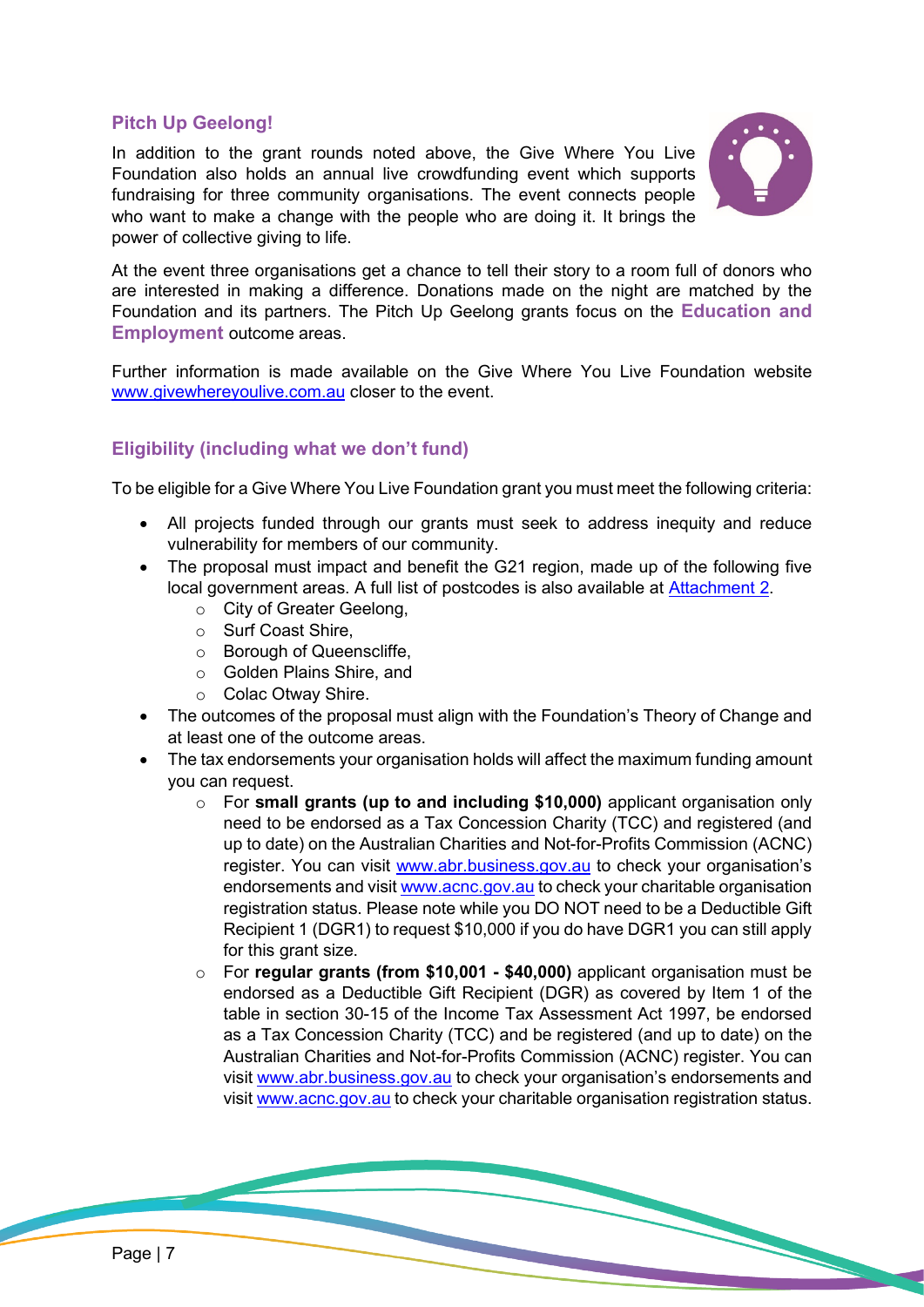- Projects focused on the Education Impact Area, where delivery is within a school or in partnership with a school, must provide a letter of support from the participating school to be eligible for funding.
- We prefer any grant application seeking to support local First Nations People provide a letter of support from Wadawurrung Traditional Owners Aboriginal Corporation or Wathaurong Aboriginal Co-Operative.
- Organisations with current funding from the Give Where You Live Foundation experiencing delays or have incomplete reporting requirements through existing agreements should contact the Community Impact and Grants team prior to submitting any further applications.

The Give Where You Live Foundation does not provide funding to/for:

- Individuals (this includes scholarship programs)
- Political activities
- Religious organisations when funds would be used in whole or in part to further the organisation's religious purposes (proselytising)
- Endowment Funds, building funds, major capital works, capital campaigns, annual campaigns, annual appeals or event sponsorships
- Attendance at Conferences or fundraising events
- Clinical or medical research
- Retrospective or duplicated funding
- Programs that discriminate or create community conflicts
- Previous grant recipients who have not completed reporting and acquittal requirements.

## **Auspicing**

Generally, the Give Where You Live Foundation does not accept auspiced applications. The organisation applying must be the one undertaking the project or program. Please contact the Community Impact and Grants team if you need to discuss an exception to this, noting the Give Where You Live Foundation is under no obligation to approve auspice requests.

## <span id="page-7-0"></span>**Assessment process**



Applicants are assessed on the merit of their submitted application (including attachments provided). Key Give Where You Live Foundation staff review each application in conjunction with independent, community grant review panel members against the following key criteria:

- **Theory of Change** application clearly aligns to our Theory of Change and relevant outcome area.
- **Community Need** ability to clearly define a community need or service delivery gap and present a project that will meet that need.
- **Organisational Capacity** ability to demonstrate your organisation's ability to deliver the proposed project.
- **Budget and Financial Management** ability to demonstrate your organisation's financial and budgetary accountability, transparency and effective management.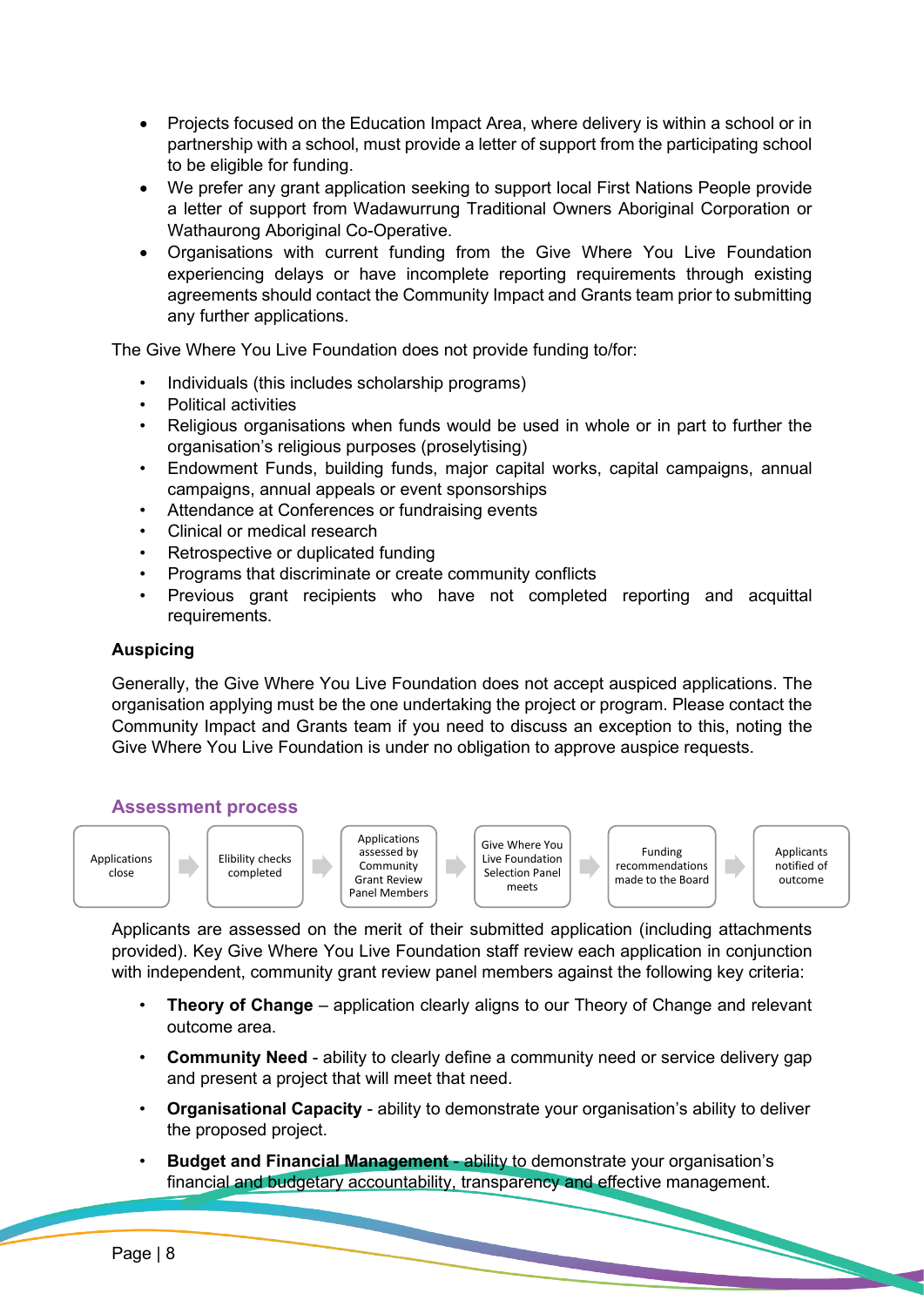• **Evaluation and Impact** - ability to demonstrate the change your proposed project will make for participants and the wider community in both the long-term and shortterm, and a clear plan to collect data to demonstrate this change.

The board makes the final decision on successful applications.

# **Community Impact and Grants Team contacts**

<span id="page-8-0"></span>If you would like to discuss your application prior to submission please do not hesitate to contact us. All queries regarding our grant rounds, process and eligibility can be sent to [grants@givewhereyoulive.com.au](mailto:grants@givewhereyoulive.com.au) or you can directly contact one of the team:



**Kerry Farrance** Head of Impact

**Jennifer Speed** Community Impact and Grants Coordinator – Survive and **Thrive** 

Ph: (03) 7036 1756 <u>[kerry@givewhereyoulive.com.au](mailto:kerry@givewhereyoulive.com.au)</u> <u>[jenny@givewhereyoulive.com.au](mailto:jenny@givewhereyoulive.com.au)</u>

Ph: (03) 7036 5164

**Hannah Simkin** Community Impact and Grants Coordinator – Education and **Employment** 

Ph: (03) 7036 5174 [hannah@givewhereyoulive.com.au](mailto:hannah@givewhereyoulive.com.au)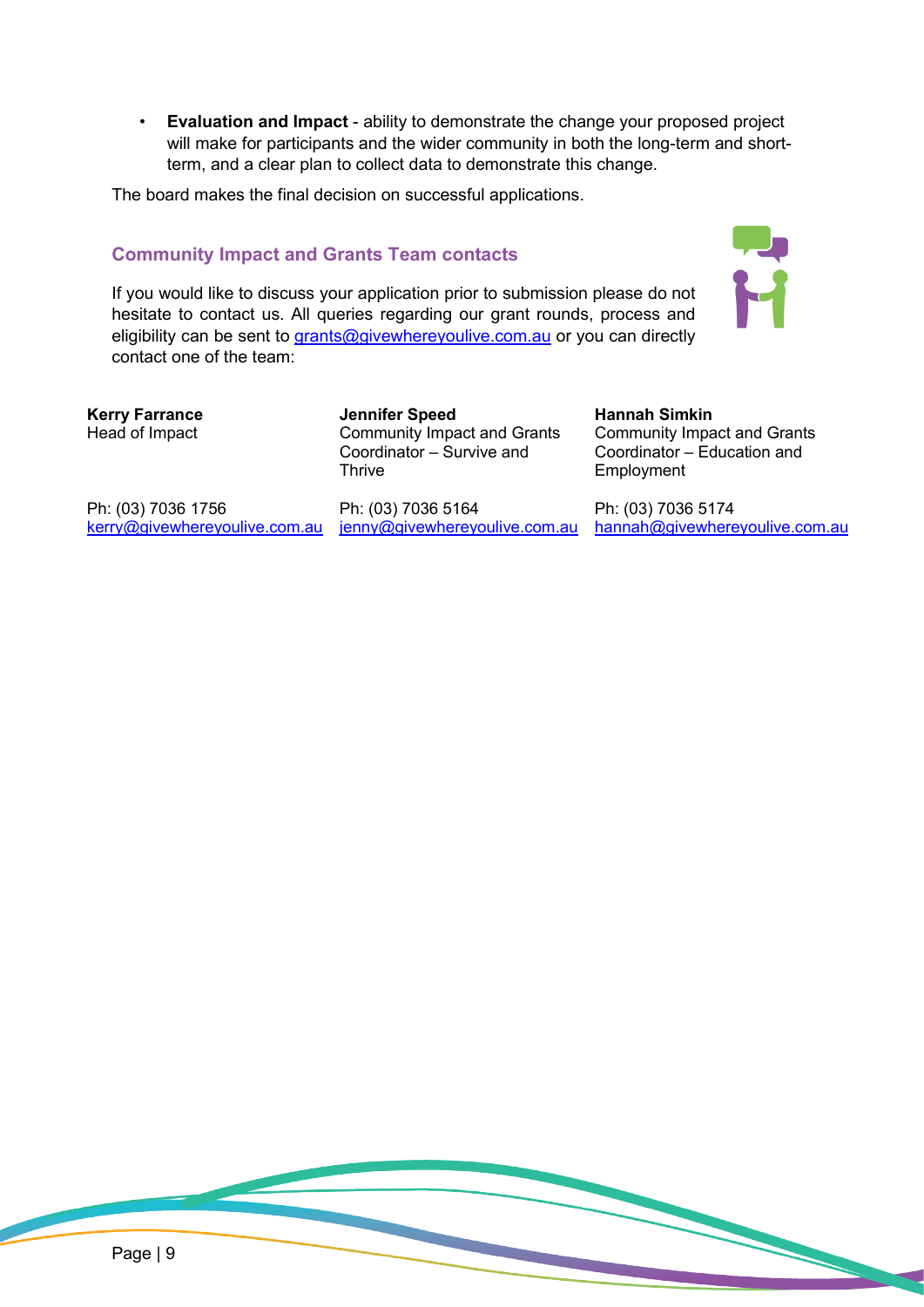# <span id="page-9-2"></span><span id="page-9-0"></span>**ATTACHMENTS**

## <span id="page-9-1"></span>**Attachment 1 - Key measures**

The Give Where You Live Foundation aims to achieve the outcomes outlined in our Theory of Change through our grant programs.

As part of your grant application, you will be asked to nominate which key measure/s you expect to report against to demonstrate the impact your project has had on the community. These measures align to the relevant outcome areas.

Applicants will be asked to select:

- One primary measure which relates directly to the relevant grant round for example Education and Employment or Survive and Thrive. You will also be asked to estimate how many people your project expects to support.
- Secondary measure/s additional measures that your proposal will also contribute towards. Selection here is unlimited and can relate across all outcome areas, however you must be able to link these directly to your proposal.

Applicants will also have the ability to add any other additional measures which they believe are directly relevant to their proposed project (optional).

The relevant key measures for the outcome areas are:

#### **Survive**

- Number of people supported to access food relief assistance and reduce food insecurity.
- Number of meals provided to support food relief and reduced food insecurity.
- Number of people experiencing homelessness provided assistance.

#### **Thrive**

- Number of people assisted with prevention and early intervention efforts related to family violence, sexual assault, addiction, mental health, and family breakdown.
- Number of people supported to increase capacity and coping strategies.
- Number of people supported to reduce social isolation.

## **Education**

- Number of parents engaged to support their child's learning.
- Number of children (aged 0-5 years) supported in their early years learning.
- Number of children and young people supported during school transitions.
- Number of young people disengaged or at risk of disengagement supported to reengage in learning.

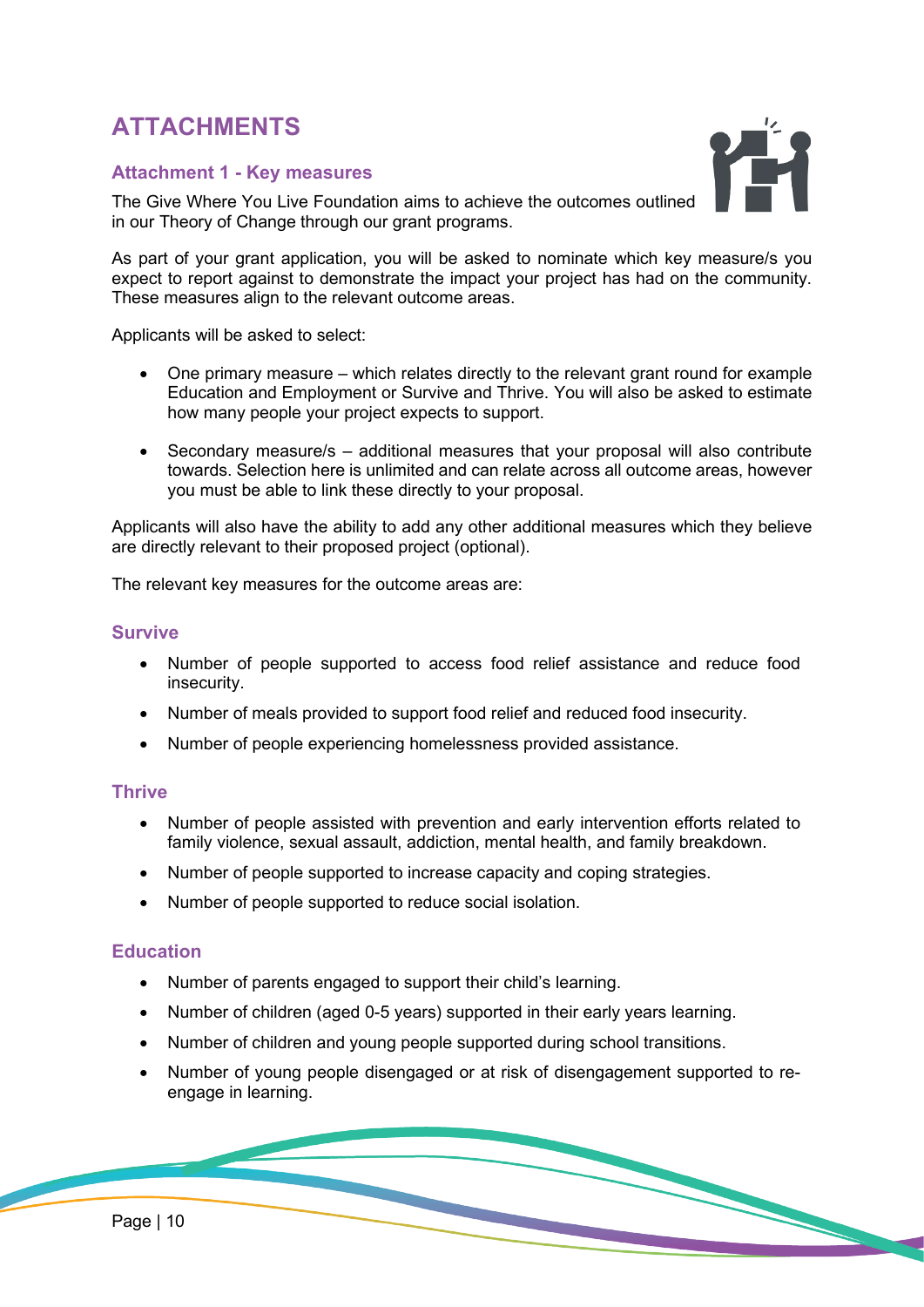# **Employment**

- Number of people provided with the skills and resources to get a job.
- Number of people provided with an employment pathway opportunity.
- Number of people supported to ensure ongoing employment.
- Number of people provided with ongoing individualised employment support.

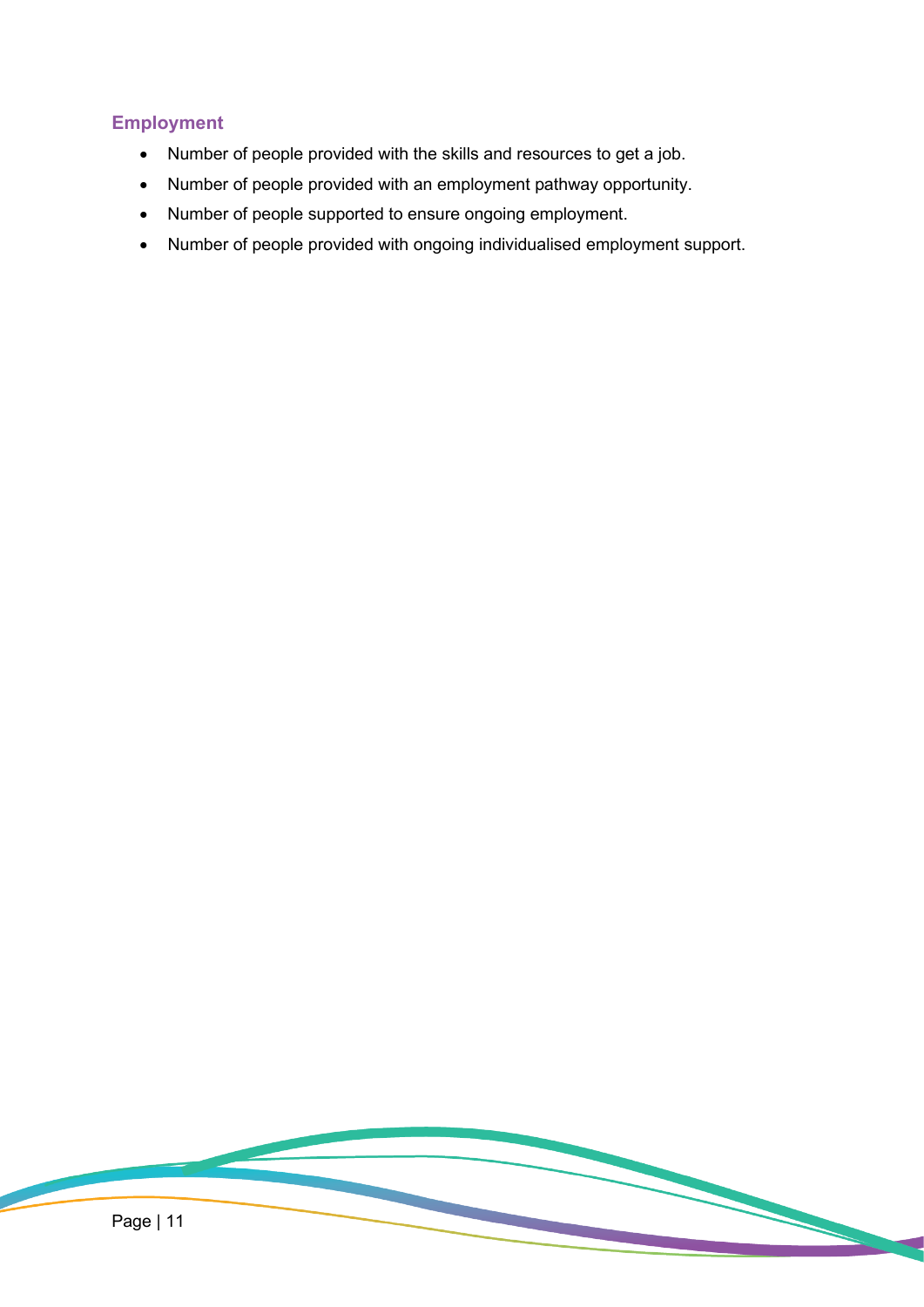## <span id="page-11-0"></span>**Attachment 2 – Postcode listing by Local Government Area**

| <b>Colac Otway S</b>                     |  |
|------------------------------------------|--|
| Aire Valley 3237                         |  |
| Alvie 3249                               |  |
| Apollo Bay 3233                          |  |
| Balintore 3249                           |  |
| Barongarook 3249                         |  |
| <b>Barongarook West .3249</b>            |  |
| Barramunga 3249                          |  |
| Barwon Downs 3243                        |  |
| Beeac 3251                               |  |
|                                          |  |
| Beech Forest 3237                        |  |
| Birregurra 3242                          |  |
| Bungador 3260                            |  |
| Cape Otway 3233                          |  |
| Carlisle River 3239                      |  |
| Carpendeit 3260                          |  |
| Chapple Vale 3239                        |  |
| Colac 3250                               |  |
| Colac East 3250                          |  |
| Colac West 3250                          |  |
| Coragulac 3249                           |  |
| Cororooke 3254                           |  |
|                                          |  |
| Corunnun 3249                            |  |
| Cressy 3322                              |  |
| Cundare 3251                             |  |
| Cundare North 3251                       |  |
| Dreeite 3249                             |  |
| Dreeite South 3249                       |  |
| Elliminyt 3250                           |  |
| Eurack 3251                              |  |
| Ferguson 3237                            |  |
| Forrest 3236                             |  |
| Gellibrand 3239                          |  |
| Gellibrand Lower 3237                    |  |
| Gerangamete 3243                         |  |
| Glenaire 3238                            |  |
|                                          |  |
| Grey River 3221                          |  |
| Horden Vale 3238                         |  |
| Irrewarra 3249                           |  |
| Irrewillipe 3249                         |  |
| Irrewillipe West 3249                    |  |
| Jancourt East 3266                       |  |
| Johanna 3238                             |  |
| Kawarren 3249                            |  |
| Kennedys Creek 3239                      |  |
| Kennett River 3221                       |  |
| Larpent 3249                             |  |
| Lavers Hill 3238                         |  |
|                                          |  |
| Marengo 3233                             |  |
| Mount Sabine 3236                        |  |
| Murroon 3243                             |  |
| Nalangil 3249                            |  |
| Ombersley 3241                           |  |
| Ondit<br>3249                            |  |
| Pennyroyal 3235                          |  |
| Petticoat Creek 3233                     |  |
|                                          |  |
|                                          |  |
| Pirron Yallock 3249                      |  |
| Separation Creek 3221                    |  |
| Simpson 3266<br><b>Skenes Creek 3233</b> |  |

| <b>Skenes Creek North</b> |  |  |  |
|---------------------------|--|--|--|
|                           |  |  |  |
| Stonyford  3260           |  |  |  |
| Sugarloaf  3221           |  |  |  |
| Swan Marsh  3249          |  |  |  |
| Tanybryn  3249            |  |  |  |
| Warncoort  3243           |  |  |  |
| Warrion  3249             |  |  |  |
| Weeaproinah  3237         |  |  |  |
| Weering  3251             |  |  |  |
| Whoorel  3243             |  |  |  |
| Winchelsea  3241          |  |  |  |
| Wingeel  3321             |  |  |  |
| Wongarra  3221            |  |  |  |
| Wool Wool  3249           |  |  |  |
| Wye River  3221           |  |  |  |
| Wyelangta  3237           |  |  |  |
| Yeo  3249                 |  |  |  |
| Yeodene  3249             |  |  |  |
| Yuulong  3237             |  |  |  |
|                           |  |  |  |
| <b>Golden Plains S</b>    |  |  |  |
| Anakie  3221              |  |  |  |
| Bamganie  3333            |  |  |  |
| Bannockburn  3331         |  |  |  |
| Barunah Park  3329        |  |  |  |
|                           |  |  |  |

| ∟טטט  ∪טטח                                             |  |
|--------------------------------------------------------|--|
| Barunah Park  3329                                     |  |
| Batesford  3221                                        |  |
| Berringa  3351<br>Berrybank  3323                      |  |
|                                                        |  |
| Cambrian Hill  3352                                    |  |
| Cape Clear  3351                                       |  |
| Corindhap  3352                                        |  |
| Cressy  3322                                           |  |
| Dereel  3352                                           |  |
| Durdidwarrah  3342                                     |  |
| Durham Lead  3352                                      |  |
| Enfield  3352                                          |  |
| Garibaldi  3352                                        |  |
| Gheringhap  3331                                       |  |
| Grenville  3352                                        |  |
| Haddon  3351                                           |  |
| Happy Valley  3360                                     |  |
| Hesse 3321                                             |  |
| Illabarook  3351                                       |  |
| Inverleigh  3321                                       |  |
| Lethbridge  3332                                       |  |
| Linton  3360                                           |  |
| Mannibadar  3360                                       |  |
| Maude  3331                                            |  |
| Meredith  3333                                         |  |
| Morrisons  3334                                        |  |
| Mount Bute  3324                                       |  |
| Mount Mercer  3352                                     |  |
| Murgheboluc  3221                                      |  |
| Napoleons  3352                                        |  |
| Newtown  3351                                          |  |
|                                                        |  |
| Nintingbool  3351<br>Piggoreet  3351<br>Pitfield  3351 |  |
|                                                        |  |
| Pittong  3360<br>Rokewood  3330                        |  |
|                                                        |  |

| Rokewood Junction               |  |
|---------------------------------|--|
| 3351                            |  |
| Ross Creek 3351                 |  |
| Russells Bridge 3331            |  |
| Scarsdale 3351                  |  |
| She Oaks 3331                   |  |
| Shelford 3329                   |  |
| Smythes Creek 3351              |  |
| Smythesdale  3351               |  |
| Springdallah 3351               |  |
| <b>Staffordshire Reef</b> .3351 |  |
| Steiglitz 3331                  |  |
| Stonehaven 3221                 |  |
| Sutherlands Creek .3331         |  |
| Teesdale 3328                   |  |
| Wallinduc 3351                  |  |
| Werneth   3352                  |  |
| Wingeel 3321                    |  |
|                                 |  |

#### **Greater Geelong C**  Anakie ....................3221 Armstrong Creek….3217 Avalon ....................3212 Balliang ..................3340 Bareena .................3220 Barwon Heads .......3227 Batesford ...............3221 Bell Park ................3215 Bell Post Hill ..........3215 Bellarine .................3221 Belmont .................3216 Breakwater ............3219 Breamlea ...............3227 Ceres .....................3221 Clifton Springs .......3222 Connewarre ...........3227 Corio ......................3214 Curlewis .................3222 Drumcondra ...........3215 Drysdale ................3222 Fyansford ..............3221 Geelong .................3220 Geelong East .........3219 Geelong North .......3215 Geelong South ......3220 Geelong West ........3218 Grovedale ..............3216 Hamlyn Heights .....3215 Herne Hill ...............3218 Highton ..................3216 Indented Head .......3223 Lara .......................3212 Leopold ..................3224 Little River .............3211 Lovely Banks .........3221 Manifold Heights ....3218 Mannerim ..............3222 Marcus Hill .............3222 Marshall .................3216 Moolap ...................3221 Moorabool .............3221

| Mount Duneed 3216<br>Newcomb 3219 |  |
|-----------------------------------|--|
| Newtown 3220                      |  |
| Norlane 3214                      |  |
| North Shore 3214                  |  |
| Ocean Grove 3226                  |  |
| Point Lonsdale 3225               |  |
| Point Wilson 3212                 |  |
| Portarlington 3223                |  |
| Rippleside 3215                   |  |
| St Albans Park 3219               |  |
| St Leonards 3223                  |  |
| Staughton Vale 3221               |  |
| Swan Bay 3225                     |  |
| Thomson 3219                      |  |
| Wallington 3221                   |  |
| Wandana Heights 3216              |  |
| Waurn Ponds 3221                  |  |
| Whittington 3219                  |  |
|                                   |  |

| <b>Surf Coast S</b>      |  |
|--------------------------|--|
| Aireys Inlet 3231        |  |
| Anglesea 3230            |  |
| Bambra 3241              |  |
| Barrabool 3221           |  |
| Bellbrae 3228            |  |
| Bells Beach 3228         |  |
| Benwerrin 3235           |  |
| Big Hill 3231            |  |
| Birregurra 3242          |  |
| Boonah 3235              |  |
| Breamlea 3227            |  |
| Buckley 3240             |  |
| Connewarre 3227          |  |
| Deans Marsh 3235         |  |
| Eastern View 3231        |  |
| Fairhaven 3231           |  |
| Freshwater Creek 3216    |  |
| Gherang 3240             |  |
| Gnarwarre 3221           |  |
| Inverleigh 3321          |  |
| Jan Juc 3228             |  |
| Lorne 3232               |  |
| Modewarre 3240           |  |
| Moggs Creek 3231         |  |
| Moriac 3240              |  |
| Mount Duneed 3216        |  |
| Mount Moriac 3240        |  |
| Ombersley 3241           |  |
| Paraparap 3240           |  |
| Pennyroyal 3235          |  |
| Torquay 3228             |  |
| Wensleydale 3241         |  |
| Winchelsea 3241          |  |
| Winchelsea South 3241    |  |
| Wurdiboluc 3241          |  |
|                          |  |
| Queenscliffe B           |  |
| $2$ oint Lonedalo $3225$ |  |

| Queenscliffe B      |  |  |
|---------------------|--|--|
| Point Lonsdale 3225 |  |  |
| Queenscliff  3225   |  |  |
| Swan Island  3225   |  |  |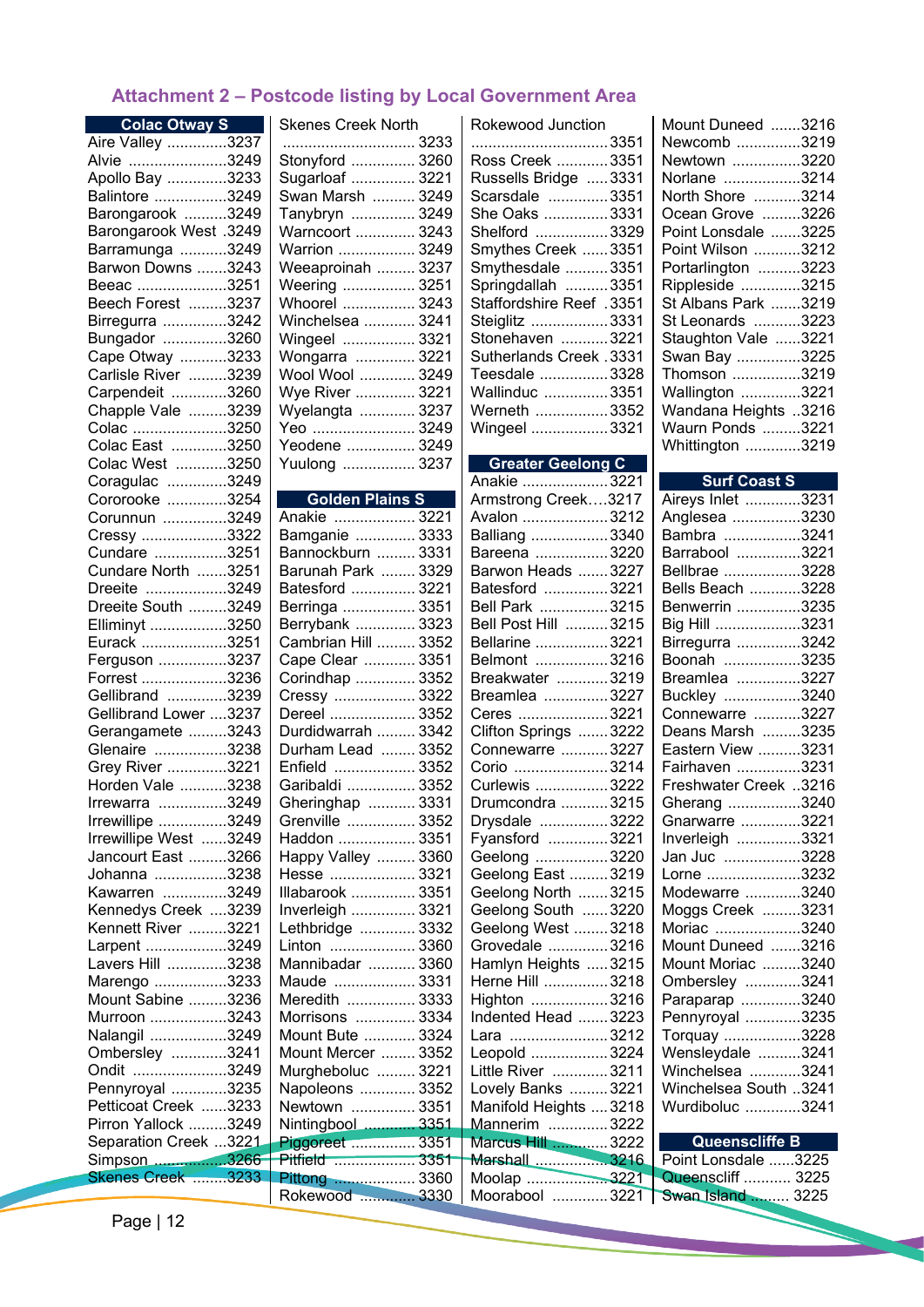# **Attachment 3 - Application form questions**

The Give Where You Live Foundation asks standard questions across our Grant Rounds. To help you prepare your application, we provide these and the character limits for your information below. You can also copy these into Word to help draft your application prior to accessing the online form:

<span id="page-12-0"></span>

| <b>Question</b>                                                                                                                                                                                                                                                                  | <b>Tips for responding</b>                                                                                                                                                                                                                                                                                          | <b>Word/character limit</b>            |
|----------------------------------------------------------------------------------------------------------------------------------------------------------------------------------------------------------------------------------------------------------------------------------|---------------------------------------------------------------------------------------------------------------------------------------------------------------------------------------------------------------------------------------------------------------------------------------------------------------------|----------------------------------------|
| Briefly describe your organisation. The Give Where<br>You Live Foundation will use this in our promotional<br>materials if your application is successful.                                                                                                                       | Keep this as short, sharp, and relevant as possible.<br>We will use this to promote successful grantees in our<br>marketing material. Your annual report will provide us<br>with in-depth information on your organisation                                                                                          | 300 characters<br>(approx. 50 words)   |
| Is there a key location or key locations your project or<br>service will be delivered in?                                                                                                                                                                                        | If you work across a specific LGA or in a specific<br>postcode, we ask you to select it from the list. You will<br>not have to select specific suburbs if your application<br>relates to an entire LGA or the whole G21 region. This<br>information is not assessed but will be used for our<br>reporting purposes. | $N/A -$ this is a set list             |
| Please provide a summary of your grant request<br>including what you will use the funds for and the<br>change you expect to see from your project. This<br>summary will be used by Give Where You Live<br>Foundation in marketing material if your application is<br>successful. | Keep this as short, sharp, and relevant as possible.<br>We will use this to promote successful grantees in our<br>marketing material.                                                                                                                                                                               | 300 characters<br>(approx. 50 words)   |
| Describe the community need your organisation has<br>identified in the G21 region.                                                                                                                                                                                               | Explain to us the services gap or community need you<br>have identified. Use evidence that verifies and<br>supports this need. This can be data, stories, research<br>or anecdotal evidence from your organisation.                                                                                                 | 2500 characters<br>(approx. 400 words) |
| Describe your project or activity, clearly stating how<br>you will implement your project and what you want to<br>do with the funds.                                                                                                                                             | Tell us what you are proposing to do to address the<br>gap or community need that you have identified.                                                                                                                                                                                                              | 2500 characters<br>(approx. 400 words) |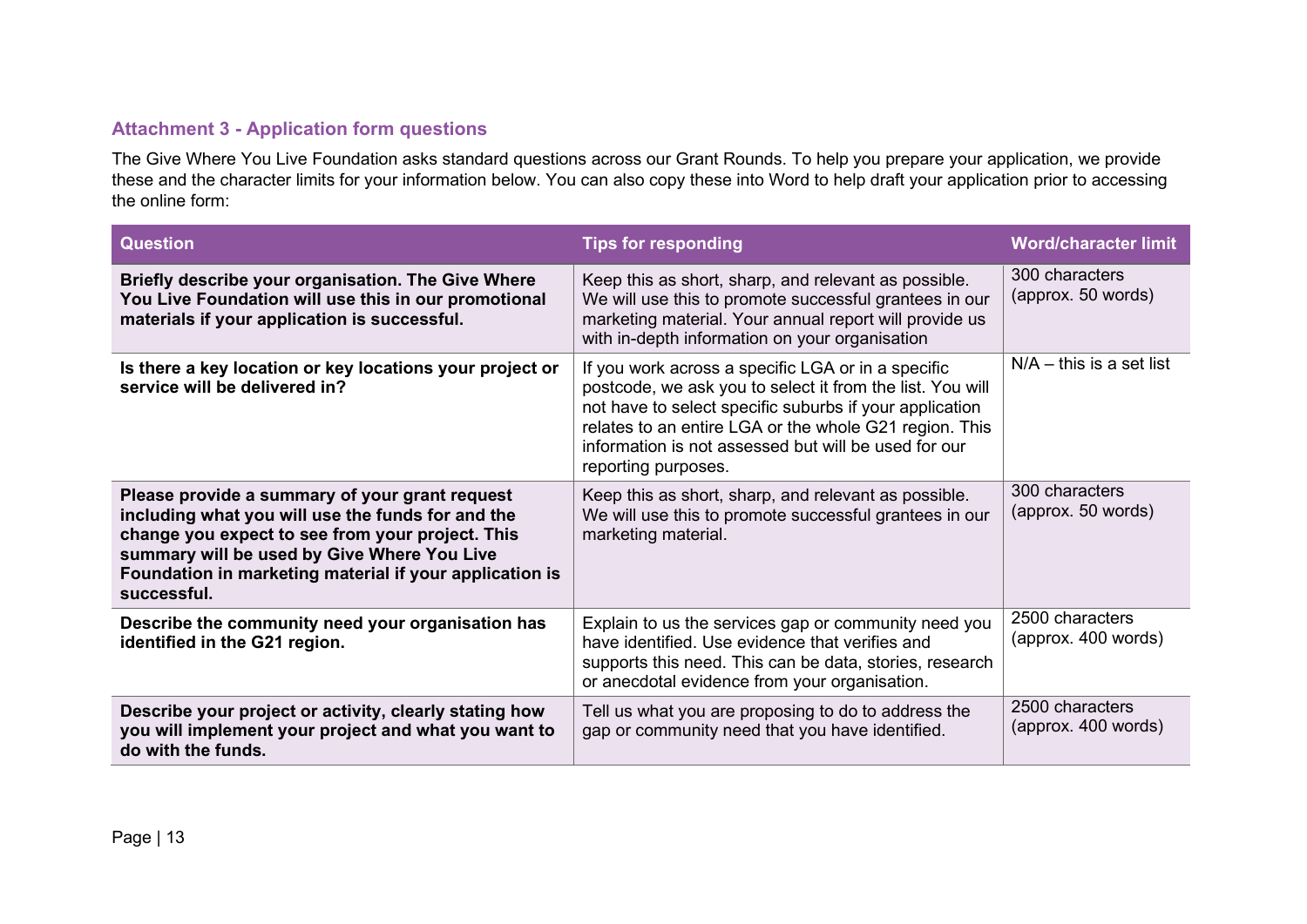| <b>Question</b>                                                                                                                 | <b>Tips for responding</b>                                                                                                                                                                                                                                                                                                             | <b>Word/character limit</b>            |
|---------------------------------------------------------------------------------------------------------------------------------|----------------------------------------------------------------------------------------------------------------------------------------------------------------------------------------------------------------------------------------------------------------------------------------------------------------------------------------|----------------------------------------|
| Who will benefit from your proposed project or<br>activity?                                                                     | Provide details of who will benefit from your project /<br>activity, and any relevant demographic information<br>such as gender, age, or other specific population<br>groups (where relevant). Also include information on<br>those which may indirectly benefit from the program,<br>such as family, friends or the wider community.  | 2000 characters<br>(approx. 300 words) |
| Describe who will implement your project or activity.                                                                           | Include relevant staff / volunteers, skills and<br>qualifications needed to complete the project or<br>activity. Your response to this question will<br>demonstrate that you have the right people in place to<br>oversee successful delivery of the project.                                                                          | 1500 characters<br>(approx. 250 words) |
| What partners will you work with and how will you<br>work with them in the delivery of this project?                            | Include information on how you will collaborate with<br>other organisations and/or services to deliver your<br>proposal, and what role they play in supporting your<br>work and the delivery of outcomes. This could include<br>referrals in and out of your project or collaborating on<br>key parts of the project.                  | 1500 characters<br>(approx. 250 words) |
| What short-term and long-term changes do you expect<br>to see from your proposed project or activity<br>(outcomes and impacts)? | This includes changes for the people receiving the<br>service or participating in the project, their<br>connections, and the wider community. If your project<br>relates to capital works and equipment, your response<br>here will focus on what the equipment or capital works<br>will do for your business and the wider community. | 2500 characters<br>(approx. 400 words) |
| Select the primary and secondary measure/s you will<br>report back on as part of your Grant Agreement.                          | The primary measure options available to you will be<br>linked to the primary focus area of the grant round<br>you're applying for. If your application is successful,<br>we will expect you to include data on these measures<br>in your reports. The list of measures is available in<br>Attachment 1.                               | $N/A -$ this is a set list             |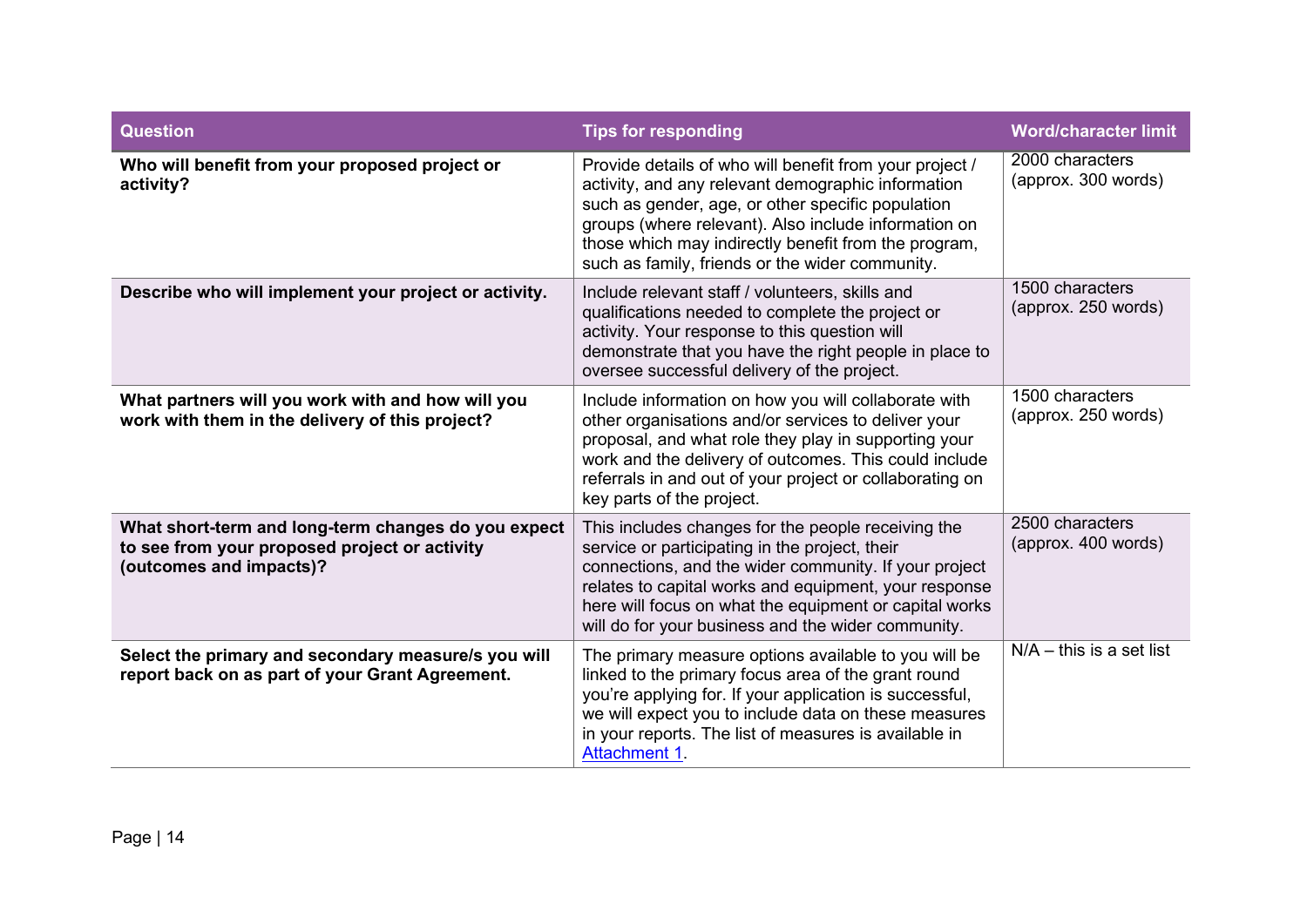| <b>Question</b>                                                                                                                         | <b>Tips for responding</b>                                                                                                                                                                                                                                                                                                                                                                                                                                                                                                                                                                                                  | <b>Word/character limit</b>            |
|-----------------------------------------------------------------------------------------------------------------------------------------|-----------------------------------------------------------------------------------------------------------------------------------------------------------------------------------------------------------------------------------------------------------------------------------------------------------------------------------------------------------------------------------------------------------------------------------------------------------------------------------------------------------------------------------------------------------------------------------------------------------------------------|----------------------------------------|
| How many people do you expect to assist related to<br>your primary measure?                                                             |                                                                                                                                                                                                                                                                                                                                                                                                                                                                                                                                                                                                                             | N/A this is a number                   |
| How will you capture and measure the difference<br>made by your project or service (what tools/methods<br>will you use)?                | Once you've identified what you will measure and the<br>changes you expect to see, please describe how you<br>intend on capturing and measuring this information.<br>Examples include capture of key data through service<br>delivery, feedback and surveys, stories of change etc.<br>If there are any additional measures relevant to your<br>project or activity please note them here.                                                                                                                                                                                                                                  | 1000 characters<br>(approx. 200 words) |
| Please outline any risks which may affect the<br>completion of your project, and how will you mitigate<br>against them.                 | Include information related to the potential impact of<br>COVID-19 on the delivery of your project or activity.<br>We appreciate that challenges and issues can crop up<br>and are simply looking for consideration of these in<br>your planning, and thinking around how you might<br>reduce the likelihood and impact of these.                                                                                                                                                                                                                                                                                           | 2000 characters<br>(approx. 300 words) |
| Please explain how you intend to spend the funds and<br>any additional financial details that may be relevant to<br>your grant request. | Please describe how you intend on spending the<br>requested funds, and how major budget lines have<br>been calculated. Additional information could include:<br>if you are seeking or have received additional funding<br>from other sources; if you are providing in-kind<br>resources that will support the implementation of your<br>project; if your audited financials show organisational<br>reserves or deficits. If you work with National Disability<br>Insurance Scheme (NDIS) participants, make sure this<br>is clear in your response, including whether your<br>service is exclusively for NDIS participants. | 2000 characters<br>(approx. 300 words) |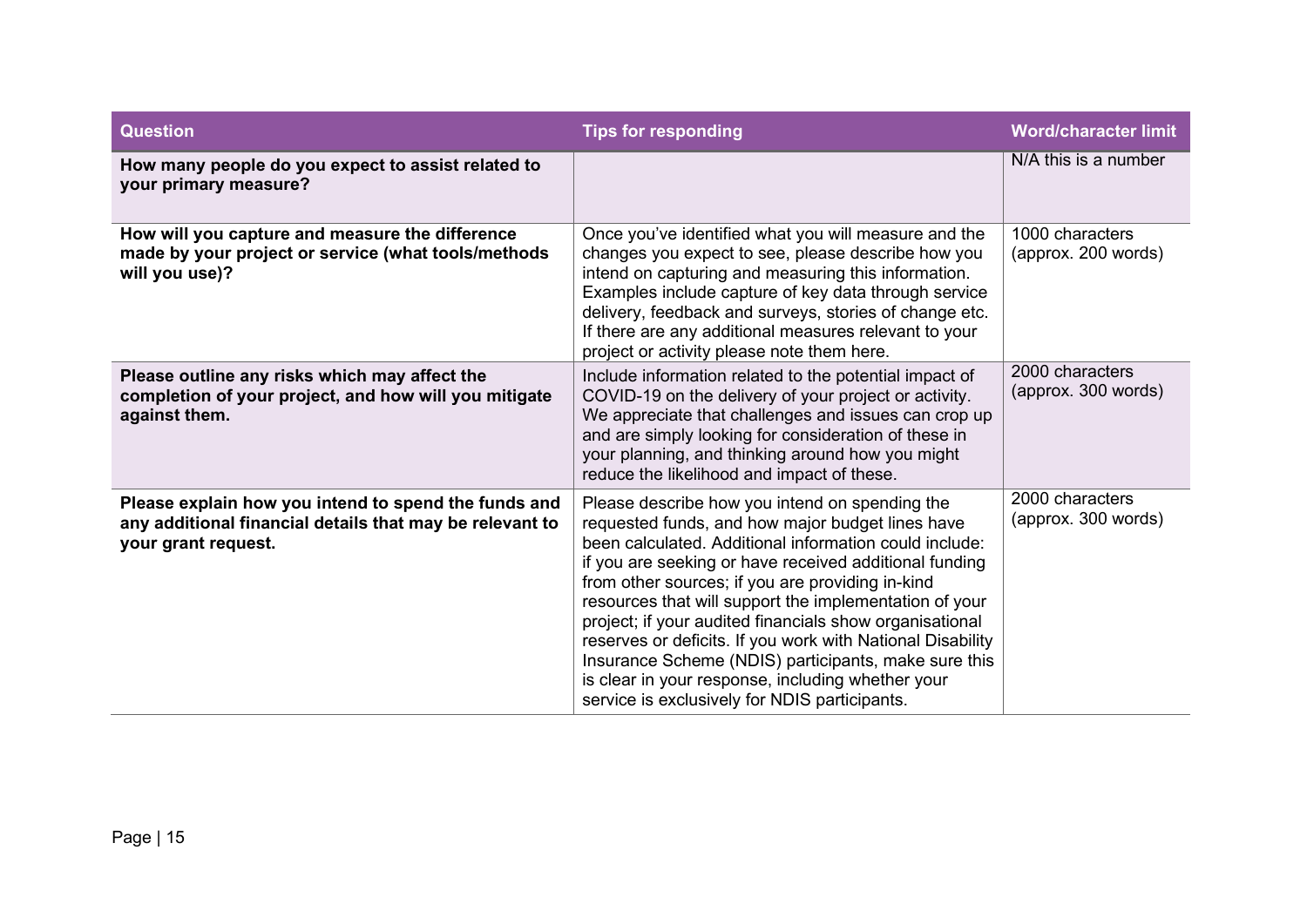## <span id="page-15-0"></span>**Attachment 4 - Other information we ask from you**

- Contact details of your CEO and person to be contacted about the application
- Tax Charity Concession (TCC), Deductible Gift Recipient (DGR) and Australian Charity and Not-for-profit Commission (ACNC) statuses
- Type of grant are you applying for (small or regular)
- Grant amount requested
- Budget breakdown:
	- o Salaries
	- o Consultants and professional fees
	- o Travel
	- o Minor capital works and equipment (maximum \$10,000)
	- o Food items (maximum \$5,000)
	- o Printing and copying
	- o Overheads
	- o Marketing
	- o Research and evaluation
	- o Other
	- o Total expenses will auto calculate (and should match your Grant Amount Request)
- You will need to declare that:
	- $\circ$  I declare that the information in this application and any attachments is true and correct at the time of submission and I am authorised to submit the application on behalf of the organisation. If successful, we will meet the conditions of the funding agreement.
	- o I understand that Give Where You Live Foundation may on occasion forward and/or discuss my application with external reviewers for the purpose of assessment and/or other trusts and foundations for the purpose of consideration.

## <span id="page-15-1"></span>**Attachment 5 - Required documents and attachments**

- Annual report or, if you don't publish an annual report, a document listing board members or committee of management, a list of senior staff and a summary of activities/accomplishments in the last year.
- Audited financial statements (if separate from annual report), or if you don't have audited financial statements, a copy of revenue and expenses for the last financial year and a statement of organisational assets and liabilities.
- A copy of your DGR and TCC status
- A letter of support from any school or organisation listed as being key to the delivery of your project.
- Quotes or estimates if requesting funds for minor capital works, equipment and/or consultancy.
- Video or media that promotes your organisation's work (due to upload limits, this can only be included for us to review as an URL).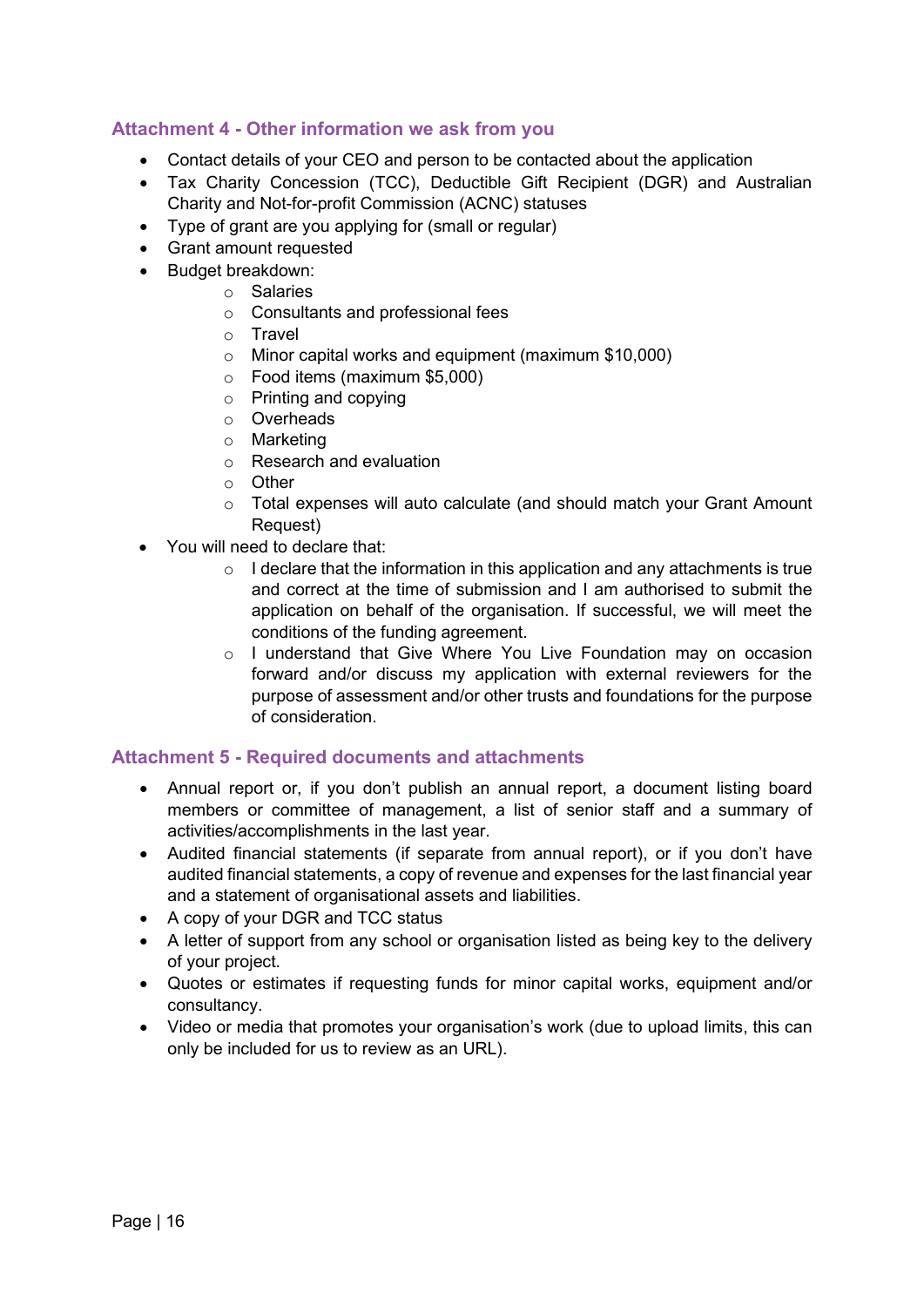# <span id="page-16-0"></span>**Attachment 6 - Tips for applying**

## **Can I apply for multiple activities?**

Yes. In consolidating our grant rounds you are able to submit for multiple activities or projects within a single grant application. You will still need to ensure clear information on the need identified, your proposed activities / projects and the change you are seeking, however this can cross over multiple areas. You can also select multiple measures to report back on which will also help reflect the impact of your different activities.

## **Read the documentation carefully**

The documentation not only tells you what you need to do by when, it also tells you what we're looking for in projects to fund. Reading through everything we've made available to you will ensure you are writing a competitive application.

## **Use evidence to support your claims**

We know you are expert at what you do, but you need to show us and take us on this journey. The best way to do this is by using evidence to support any claims you make, especially when describing the need for your project. We recommend using a combination of quantitative (numbers) and qualitative (stories) data to put forward a compelling case.

## **Make sure you answer the question**

This sounds simple, but often applicants can be overwhelmed by character limits and wanting to put forward all their expertise in their application. A shorter response that answers the question is easier to assess against selection criteria than a longer response that contains information unrelated to the question.

## **Use clear and concise language**

Also referred to as plain English or plain language, this makes it easier to read your application. This means shorter sentences, direct language, and fewer words. Don't forget we use community members as part of the assessment process, so keep this in mind when writing, and avoid acronyms and jargon where possible.

For more tips in writing grant applications you can check out The Grants Hub <https://www.thegrantshub.com.au/grant-resources>

## **Prepare your application in Word first using the questions in [Attachment 3](#page-12-0)**

Responding to the questions in Word first allows you to play with the structure of your application and run the all-important spell check. This will also save you from any web-form issues that result in data losses. Once you are ready you can simply copy and paste this into the online form.

## **Pay attention to character limits!**

The form will not accept text that goes above the set character limit. Exceeding the limit will result in unfinished sentences. We have provided the character limits, along with an approximate number of words alongside the questions in [Attachment 3.](#page-12-0)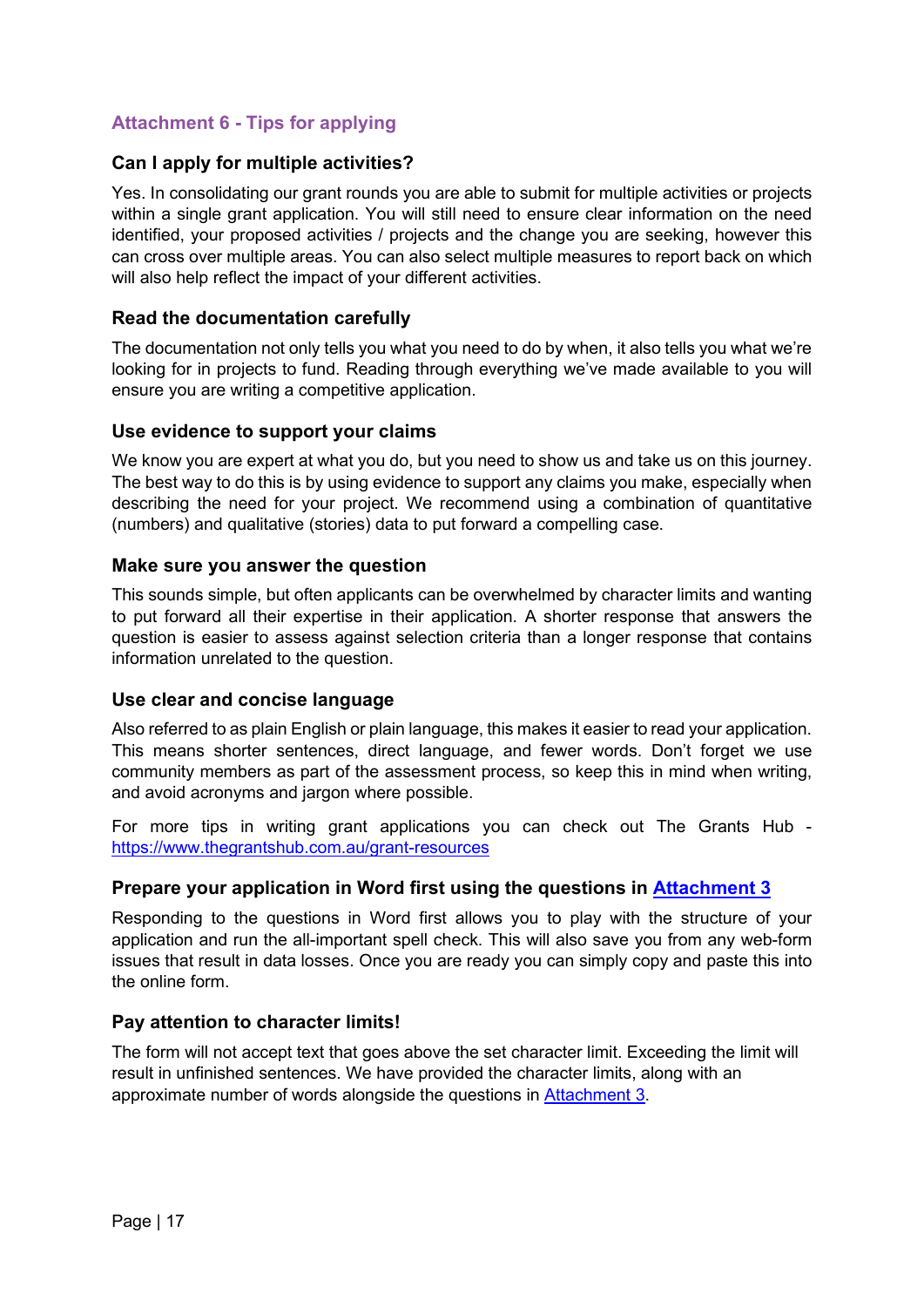## **You can save your application and come back to it**

We use Formstack to manage application submission. This platform allows you to save your application and come back to it later, however, there are some things you need to be aware of before you do this!

The first is that you must use the most recent 'save link' when returning to the form or you will lose your work! Unfortunately, we can't do anything to help you retrieve it if this happens! This is also why we recommend drafting in Word or another program first and pasting it into the application form when it's ready.

The second is that attachments uploaded to Formstack don't save when you save the form, so we recommend you leave uploading these until you're ready to submit.

## **Make sure you use the most recent save link!**

Once you've saved your application in Formstack, you must use the most recent 'save link' when returning to the form or you will lose your work! Unfortunately, we can't do anything to help you retrieve it if this happens! This is also why we recommend drafting in Word or another program first and pasting it into the application form when it's ready.

## **Don't add attachments until you're ready to submit!**

You may need to attach some documents to your application, such as your Annual Report or letters of support for your project.

Formstack doesn't save attachments when you save your form. We recommend you add these just before submitting.

## **We don't publish an Annual Report!**

That's ok! If you don't publish an annual report, we need some more information about your organisation. Please attach a document listing board members or committee of management, a list of senior staff and a summary of activities/accomplishments in the last year.

## **We don't have audited financial statements!**

That's ok! If you don't have audited financial statements, we need some more information about your organisation's financial position. Please attach a copy of revenue and expenses for the last financial year and a statement of organisational assets and liabilities.

## **Get Feedback**

If you have previously applied for funding from the Give Where You Live Foundation, whether successful or unsuccessful, you should contact the team to get feedback. We offer both written and face to face (or zoom) feedback on your grant applications and collate this feedback from the Community Grant Review Panellists and Give Where You Live selection panel.